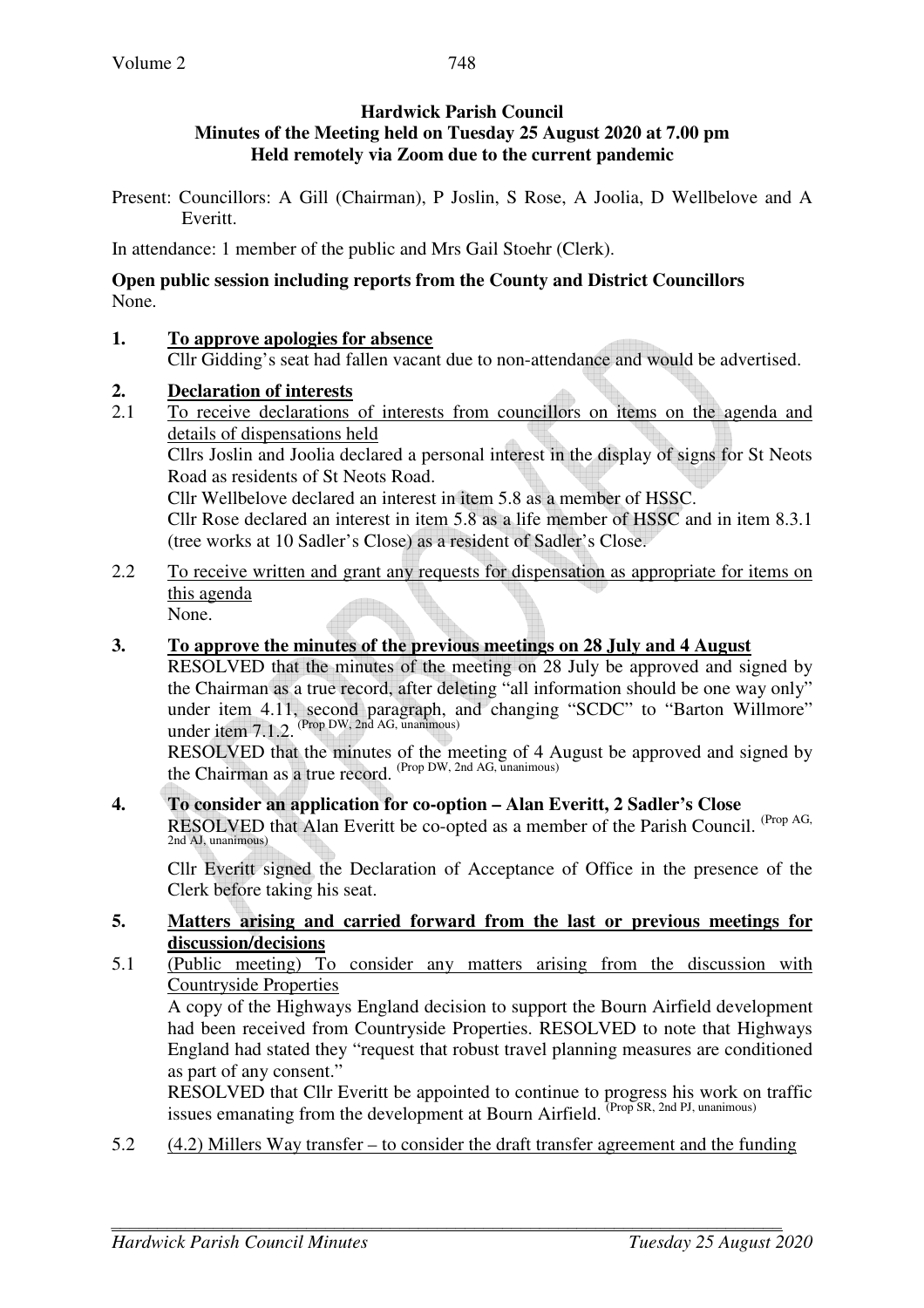A proposal (AG) was made to ask Persimmon for funds to cover the new quotation from Phil Brannigan to make up the roadway in 2021, at a total cost of £15,753.00. noting that Persimmon covering the costs of the surveyor would depend on the costs.

An amendment to the proposal <sup>(SR)</sup> was tabled that an additional 10% be requested to cover the professional costs to ensure that the works were carried out to the specification. The amendment was accepted by the proposer.

RESOLVED to ask Persimmon for funds to cover the new quotation from Phil Brannigan to make up the roadway in 2021, at a total cost of £15,753.00 plus an additional 10% to cover the professional costs to ensure that the works were carried out to the specification. (Prop SR, 2nd AG, carried with 3 in favour, 2 against and 1 abstention)

5.2.1 To consider quotations for lighting

RESOLVED to request a free of charge survey from Prolectric for solar lighting and and that Cllr Joolia should provide the contact details to the Clerk and that the Chairman should provide the specification.

5.3 (4.11) Communications Working Group – to consider membership and Terms of Reference

RESOLVED to approve the Terms of Reference as detailed in the proposal made to the last meeting, with the addition of liaison with village groups and organisations, and Facebook.

RESOLVED that the membership should consist of Cllr Joolia (Convenor) and Cllr Everitt, and that the working group should include residents from the village. <sup>(Prop AJ,</sup> 2nd AG, unanimous)

5.4 (4.12) Installation of bollards at Recreation Ground – to consider quotations if received

RESOLVED to accept the quotation from James Wakeling for fifty 3x3 inch posts at an approximate cost of £800.00, and that the Chairman should oversee the project. (Prop AG, 2nd AJ, unanimous)

5.5 (6.1) Trees at Blenheim Way – to consider advice if received

At 8.05 pm, on a proposition by the Chairman, carried unopposed, in accordance with S1 (2) of the Public Bodies (Admissions to Meetings) Act 1960, in view of the confidential nature of the business to be transacted, that is, legal matters, the public were temporarily excluded from the meeting and were instructed to withdraw. One member of the public left the meeting. The Clerk was invited to remain

RESOLVED to defer this item to the next meeting and to inform the resident that the Parish Council is still awaiting some information.

- 5.6 (6.2) Pump refurbishment to consider quotations if received RESOLVED that the Chairman should assist Ian Giddings to repair the pump if he is willing, and that the Parish Council would cover the costs of materials. (Prop AG, 2nd DW, unanimous)
- 5.7 (9) Speedwatch and consideration of the signage at the entrance to the village RESOLVED to take this under item 5.12.
- 5.8 (9) Problems with the structure of the Pavilion to consider correspondence received and report on site meeting RESOLVED that the repairs to the cistern overflow are to be put in hand. RESOLVED that a builder be asked to take a look at the problems with the roof and if necessary remove the tiles to check the felt and rafters to put work in hand now to prevent bigger problems in the future. Quotations are to be considered by the Council. RESOLVED to replace the changing room rear doors and obtain quotations. (Prop AG, 2nd SR, unanimous)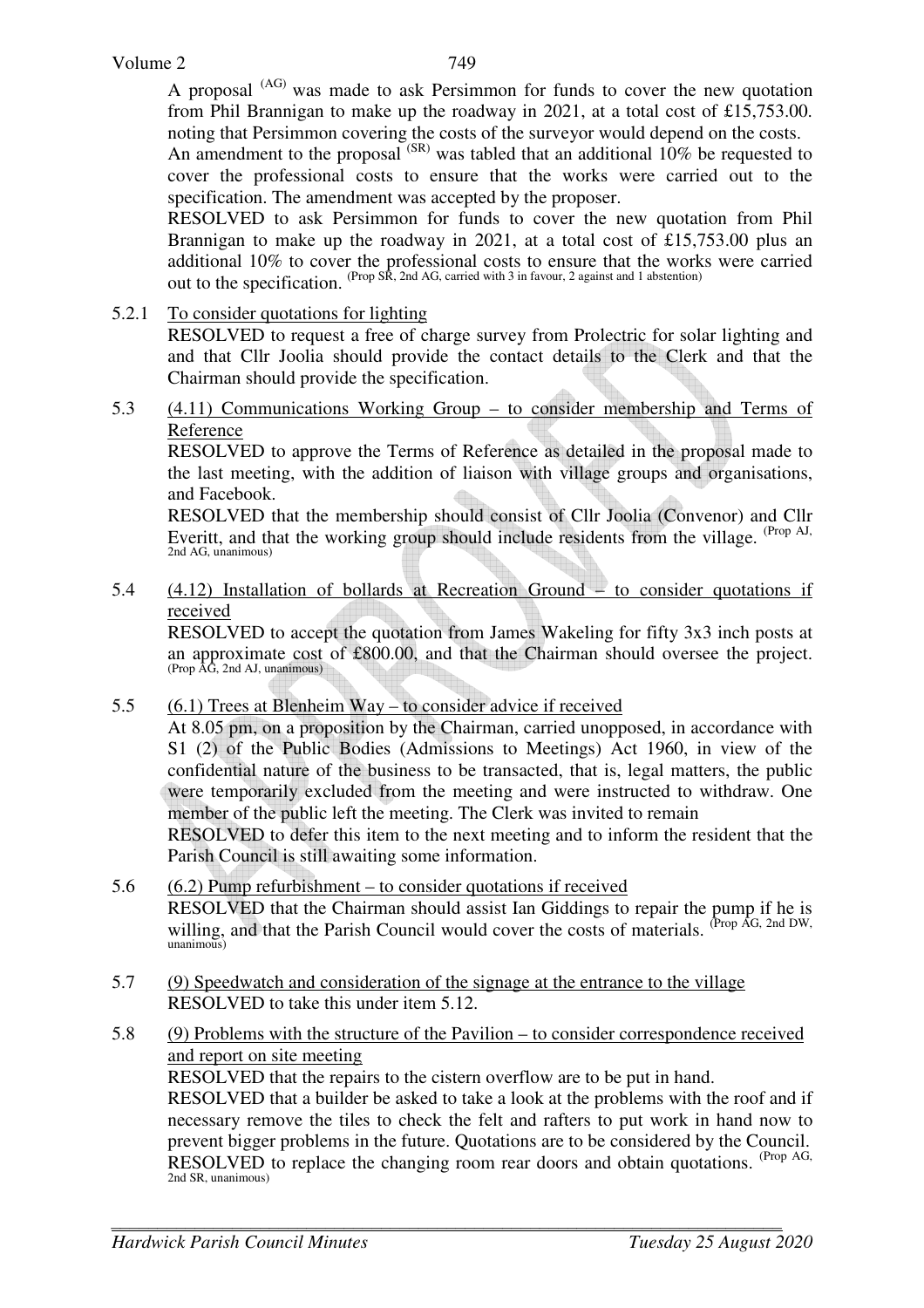5.9 (9) Zero Carbon grants – invitation to apply

RESOLVED that Cllr Joolia should speak to the Climate Group to ask whether they wish to make an application.

An online briefing for Parish Councils held on 6 July to find out more about the grants available had been attended by Nicky Kerr, Mia Cassey and Cllr Rose on behalf of Hardwick Community Centre Working Group.

5.10 Emergency Plan update

The Plan had been updated as previously agreed. RESOLVED that quarterly reviews were not now necessary.

5.11 Litter and clearance of the area to the rear of the Scout Hut update and to consider if any further action is required

 It was noted that the litter had been cleared as agreed but the tree house built on land leased by the Scouts had been dismantled by the Scouts and the bin provided by Cllr Rose had been removed. A new tree house had been built on Parish Council land, causing a resident to complain.

 RESOLVED that Cllr Joolia put an article on the website stating that the Parish Council will take no action provided the presence of the tree house does not become anti-social, but the Council will monitor the situation. The litter picker has already been asked to keep the area clear.

RESOLVED that the Parish Council should note the circumstances and monitor the  $situation.$ <sup>(Prop SR, 2nd DW, unanimous)</sup>

- 5.12 (4.0.2) Proposal that the Council considers signage in St Neots Road
- 5.12.1 Proposal that the Council check that Speedwatch signs have been installed correctly
- 5.12.2 Proposal that the messy signs at the entrance to the village are addressed
- 5.12.3 Proposal that the gate at the entrance of the village is repaired

 On a proposition by the Chairman, these three items were taken together. RESOLVED to note that:

The gates at the entrance to the village, which are a Parish Council asset, are missing on the south side.

The warning sign at the south side is not required.

The cycling crossing signs are required but one has been broken in the last week.

The cyclists dismount sign would not be required if being considered now, as it would be on the carriage way which would be tidier.

The 40 mph sign is important and needs to be visible.

The Community Speedwatch sign is obscured by other signage.

RESOLVED that Cllr Everitt be appointed to liaise with Highways to regularise the signage. (Prop AG, 2nd SR, unanimous)

RESOLVED that the Clerk would inform Highways of Cllr Everitt's appointment and that Cllr Everitt would provide the Clerk with the Officer's name so that she could do the introductions.

5.13 (6.1 June) Resident – request that the tennis courts/all weather facility is refurbished – to consider the village's response

RESOLVED, noting that approximately 17 responses had been received in favour, including requests for other sports such as basketball, football and pickleball, but that did not constitute sufficient support to cover the cost of nets and posts which would be approximately £500.00 for one court, to ask a volunteer whether she would be willing to help to start a tennis club in the village on the proviso that this can only be a temporary measure as the MUGA is likely to be utilised by the proposed Community Hall.

RESOLVED to defer this item to a future meeting pending a response.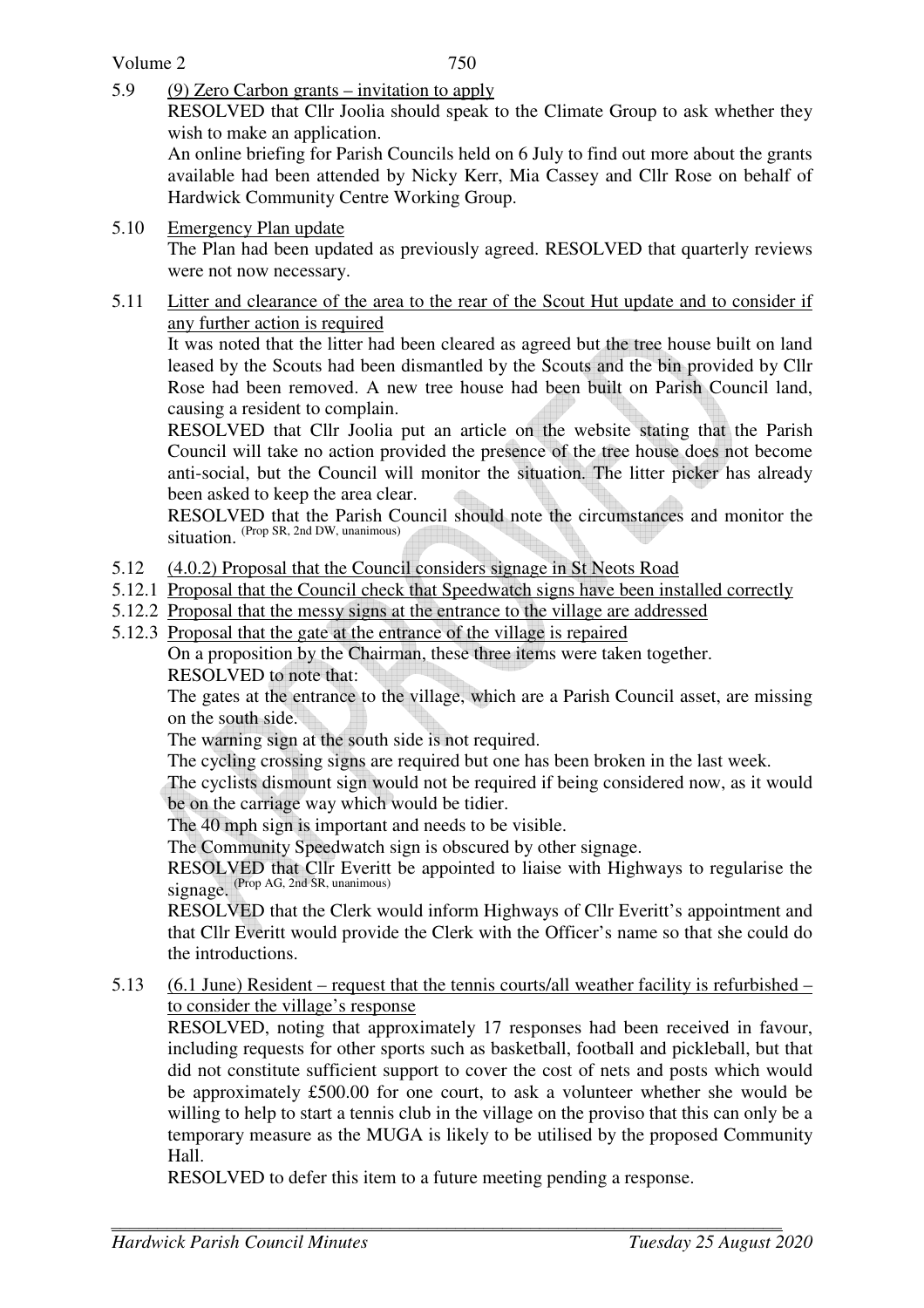#### Volume 2

751

RESOLVED at 9.00 pm, in accordance with Standing Orders, in view of the amount of business remaining, that the meeting should continue for a further half hour.

5.14 LHI 2020-2021 Cambridge Road – to consider CCC's suggestions for a modified bid including a raised table at Limes Road and Give Way features in Main Street and on Cambridge Road and to consider the additional costs

RESOLVED having considered the two schemes put forward by Highways to apply for the Give Way feature option 2b as this would be within the budget and would not encroach on the path, whereas the other scheme would change the pattern of traffic in the village and was therefore discounted. Highways is to be asked to provide costings for the Give Way scheme. <sup>(Prop AG, 2nd AJ, unanimous)</sup>

**Other** 

(8.3) Proposed cycle scheme for Hardwick and to consider correspondence from residents had been provided in the Clerk's report.

County Cllr Lina Nieto's response regarding St Neots Road and her apologies were noted.

# **6. Finance, procedure and risk assessment**

6.1 To consider any quotes for urgent work required because of risk and Clerk's use of delegated powers

RESOLVED to note that the Clerk used delegated powers as follows:

- Ask the Pest Control company to return to deal with the wasps' nest under the slide at St Mary's play area, as this had not been eradicated.
- Contract RPM to repair the concrete edges at the bottom of the flat bank and fun box at the skate park at a cost of £350.00 plus VAT.

On a proposition by the Chairman, the order of business was varied.

# 6.3 To receive the financial report and approve the payment of bills

RESOLVED that the payments as listed in the finance report should be paid, plus Oakes & Watson (Tree branch removal) £144.00, RPM (Skate park repairs) £420.00 and RH Landscapes (Grass cutting) £1740.00. (Prop SR, 2nd AG, carried with 5 in favour and 1 abstention)

| Salaries and pensions                    | £395.22  |
|------------------------------------------|----------|
| SSE (Street light electricity) (DD)      | £87.47   |
| ARD Playgrounds (Play equipment repairs) | £1810.92 |
| LGS Services (Admin support $-July$ )    | £1402.95 |

6.2 To receive play areas and skate park inspection reports and consider if any work is required

RESOLVED that the Chairman should speak to the resident as the fence adjacent to the Grenadier Walk play area still had not been repaired.

RESOLVED to delegate to the Clerk to put works in hand for the replacement of the rope and the broken plastic cap on the Egremont Road multiplay unit.

6.4 To consider quotations for insurance cover if received RESOLVED that the contents figure should be reduced to £750.00 and to seek other quotations and to defer this item to the next meeting.

 RESOLVED that remaining items apart from 8.1.1 be adjourned to a meeting be held on Tuesday 1 September at 7.00 pm and also to consider any applications for cooption received at that meeting.

8.1.1 20/03157/HFUL – 128 Main Street – Single storey front extension